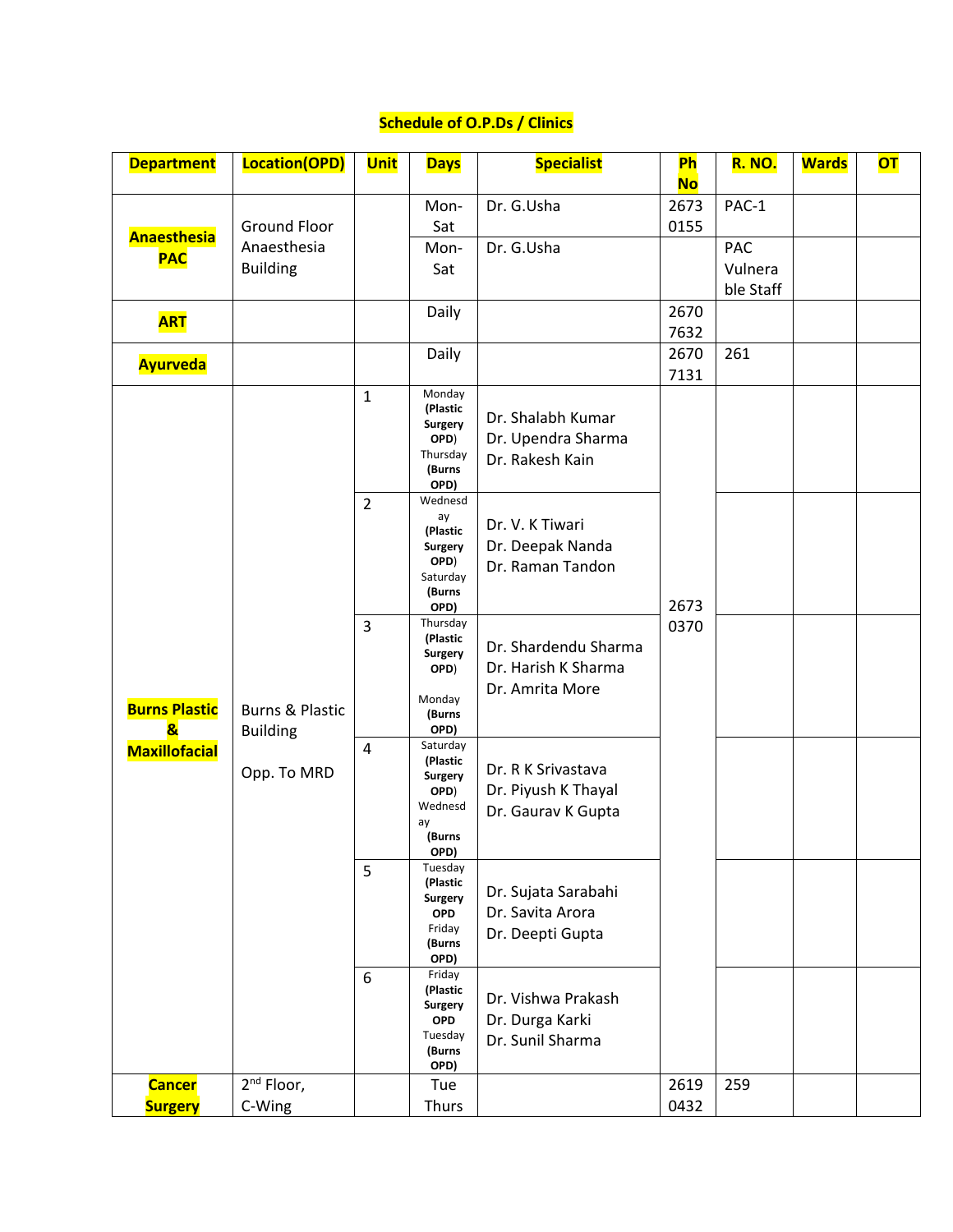| <b>Department</b>                   | Location(OPD)                                             | <b>Unit</b>    | <b>Days</b>           | <b>Specialist</b>                                                                                                                                                                                                                                                                  | <b>Ph</b><br><b>No</b>        | <b>R. NO.</b>            | <b>Wards</b> | <b>OT</b> |
|-------------------------------------|-----------------------------------------------------------|----------------|-----------------------|------------------------------------------------------------------------------------------------------------------------------------------------------------------------------------------------------------------------------------------------------------------------------------|-------------------------------|--------------------------|--------------|-----------|
|                                     | New OPD<br><b>Building</b>                                |                |                       |                                                                                                                                                                                                                                                                                    |                               |                          |              |           |
|                                     | $1ST$ Floor,<br><b>Super</b><br><b>Speciality</b>         | $\mathbf{1}$   | Tue / Fri             | Dr.Sandeep Bansal<br>Dr. Preeti Gupta<br>Dr. Sourabh Agastam<br>Dr. Farhaz Ahmad                                                                                                                                                                                                   | 2676<br>6160                  | 125<br>123<br>124<br>126 |              |           |
| <b>Cardiology</b>                   | <b>Block</b><br>(SSB)                                     | $\overline{2}$ | Mon /<br>Thu<br>Mon/  | Dr. H S Isser<br>Dr. Anunaya Gupta<br>Dr. Nitish Rai                                                                                                                                                                                                                               |                               | 122<br>123<br>126-124    |              |           |
|                                     |                                                           | 3              | Wed                   | Dr. Rakesh Varma<br>Dr. A H Ansari<br>Dr. Ankit Jain<br>Dr. Ashutosh Yadav                                                                                                                                                                                                         |                               | 125<br>124<br>125<br>126 |              |           |
| <b>C.G.H.S.</b>                     | 3rd Floor,<br>C.G.H.S.-Wing<br>New OPD<br><b>Building</b> |                |                       |                                                                                                                                                                                                                                                                                    | 2619<br>3614,<br>2616<br>7951 |                          |              |           |
| <b>Community</b><br><b>Medicine</b> | $1st$ Floor,<br>A-Wing<br>New OPD<br><b>Building</b>      |                | Daily                 | Dr. Jugal Kishore<br>Monday-Growth Monitoring<br>& Nutrition<br>Tuesday-NCD Screening<br>Wednesday-Maternal<br>Wellness<br>Thursday-NCD Screening<br>Friday-Maternal Wellness;<br>Relationship & Marriage<br>Counselling<br>Saturday-Occupational &<br><b>Environmental Health</b> | 2671<br>4819                  | 104<br>105               |              |           |
|                                     | 1 <sup>st</sup> Floor,<br><b>Super</b>                    |                | Mon $/$<br>Fri<br>Mon | Dr. Anubhav Gupta<br>DVT & Pulmonary                                                                                                                                                                                                                                               | 2676<br>6524                  | 129<br>130               |              |           |
|                                     | <b>Speciality</b><br><b>Block</b><br>(SSB)                |                | Tue                   | <b>Embolism Clinic</b><br>Dr. Manju Gupta<br>Dr. Subrata Parmanik                                                                                                                                                                                                                  |                               | 130<br>129               |              |           |
| <b>CTVS</b>                         |                                                           |                | Wed<br>Thu            | Dr. Aabha Divya<br>Senior Resident<br>Dr. Khushwant Popli                                                                                                                                                                                                                          |                               | 130<br>129<br>130        |              |           |
|                                     |                                                           |                | Fri                   | Dr. Navnita Kisku<br>Dr. Ajit Kumar Padhy<br><b>Special Clinic</b>                                                                                                                                                                                                                 |                               | 129<br>130<br>126        |              |           |
| <b>DoTs</b>                         | $1st$ Floor,<br><b>B-Wing</b>                             |                |                       |                                                                                                                                                                                                                                                                                    |                               |                          |              |           |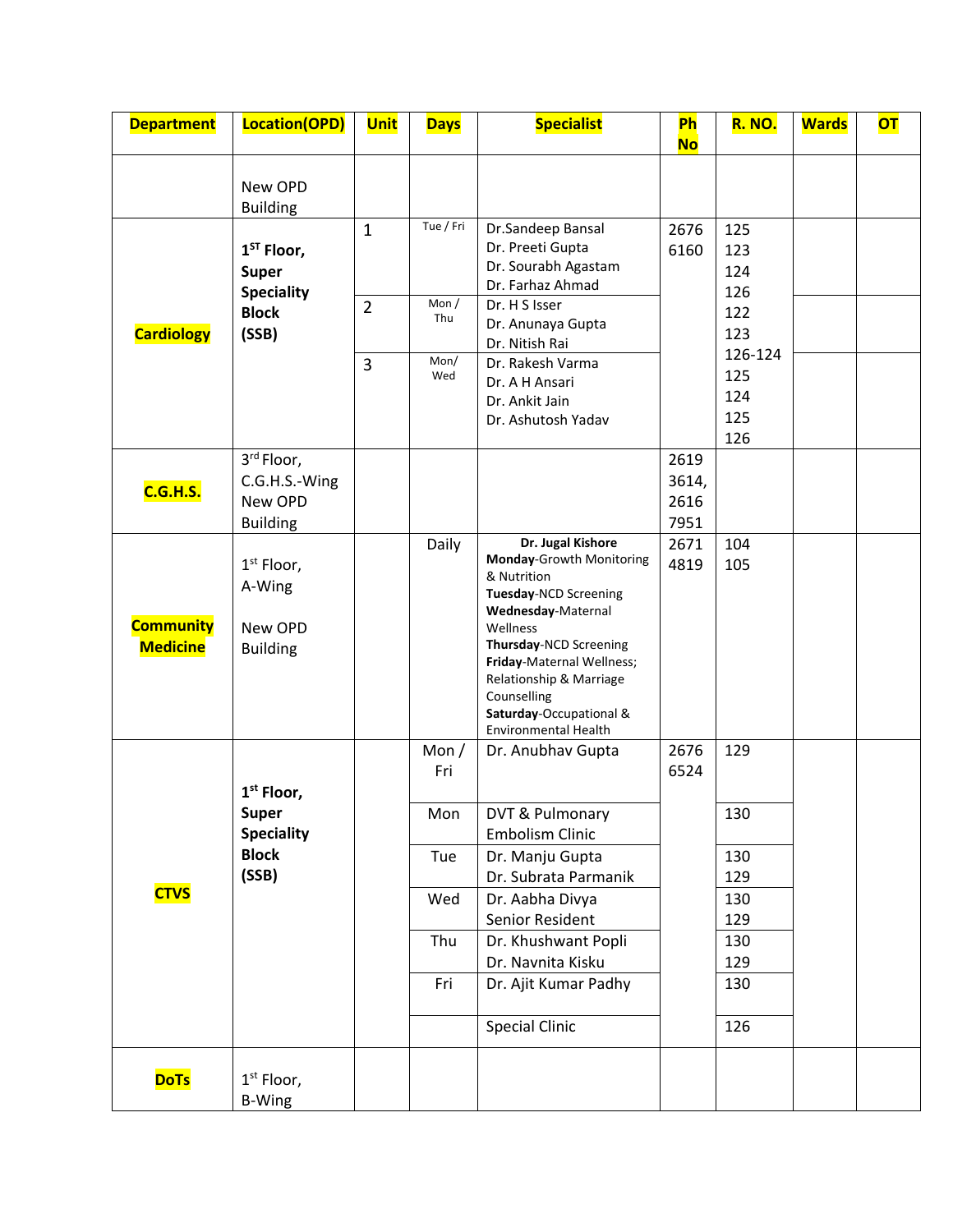| <b>Department</b>     | Location(OPD)                                                          | <b>Unit</b>    | <b>Days</b>               | <b>Specialist</b>                                                                                                                                                               | Ph<br><b>No</b> | <b>R. NO.</b>                                               | <b>Wards</b> | <b>OT</b> |
|-----------------------|------------------------------------------------------------------------|----------------|---------------------------|---------------------------------------------------------------------------------------------------------------------------------------------------------------------------------|-----------------|-------------------------------------------------------------|--------------|-----------|
|                       | New OPD<br><b>Building</b>                                             |                |                           |                                                                                                                                                                                 |                 |                                                             |              |           |
|                       |                                                                        |                | Mon $/$<br>Fri            | Dr. Shivangi Maletia                                                                                                                                                            | 2673<br>0250    |                                                             |              |           |
| <b>Dental</b>         | <b>Dental Block</b><br>Near Gate<br>No.1                               |                | Tue $/$<br>Thu            | Dr. Anurag Jain                                                                                                                                                                 |                 |                                                             |              |           |
|                       |                                                                        |                | Wed /<br>Sat              | Dr. G M Bhardwaj<br>Dr. Parul Mutneja                                                                                                                                           |                 |                                                             |              |           |
| <b>Dental</b>         | <b>Dental Block</b>                                                    |                | Mon<br>Wed                | Dr. G. M. Bhardwaj<br>Dr. Parul Mutneja<br>Dr. Shivangi Maletia                                                                                                                 |                 |                                                             |              |           |
| $(1:30 - 3:30)$       | Near Gate<br><b>Geriatric Clinic</b><br>No.1<br>4 <sup>th</sup> Floor, |                | Fri                       | Dr. Anurag Jain                                                                                                                                                                 |                 |                                                             |              |           |
| C-Wing,<br><b>ENT</b> |                                                                        | $\mathbf{1}$   | Mon/<br>Thu               | Dr. Neena Choudhary                                                                                                                                                             | 2670<br>7376    | 447                                                         |              |           |
|                       | New OPD<br><b>Building</b>                                             | $\overline{2}$ | Tues/<br>Fri              | Dr. Himani Lade                                                                                                                                                                 |                 | 448                                                         |              |           |
|                       |                                                                        | 3              | Wed/<br>Sat               | Dr. Sudhir K Majhi                                                                                                                                                              |                 | 447                                                         |              |           |
|                       | 4 <sup>th</sup> Floor,                                                 | $\mathbf{1}$   | Mon $/$<br>Wed/<br>Fri    | Dr. R K Duvesh<br>Dr. Anuj Mehta<br>Dr. H.S. Sethi<br>Dr. Bindi Garg<br>Dr. Aman Gaur<br>Dr. Pnkaj Ranjan                                                                       | 2670<br>7233    | 436<br>438<br>437<br>439<br>440<br>440                      |              |           |
|                       | <b>B-Wing</b><br>New OPD<br><b>Building</b>                            | $\overline{2}$ | Wed                       | Anurag Narula                                                                                                                                                                   |                 | 373<br><b>CGHS</b>                                          |              |           |
| <b>EYE</b>            |                                                                        | 3              | Tue $/$<br>Thu $/$<br>Sat | Dr. L Sarkar<br>Dr. B.P. Gulliania<br>Dr. Anita Sharma<br>Dr. Sangeeta Abrol<br>Dr. V Raj Sekhar<br>Dr. Pooja Gupta<br>Dr. Richa Mishra<br>Dr. Saanchal Sethi<br>Dr. Khushi Ram |                 | 436<br>437<br>440<br>437<br>438<br>440<br>440<br>439<br>438 |              |           |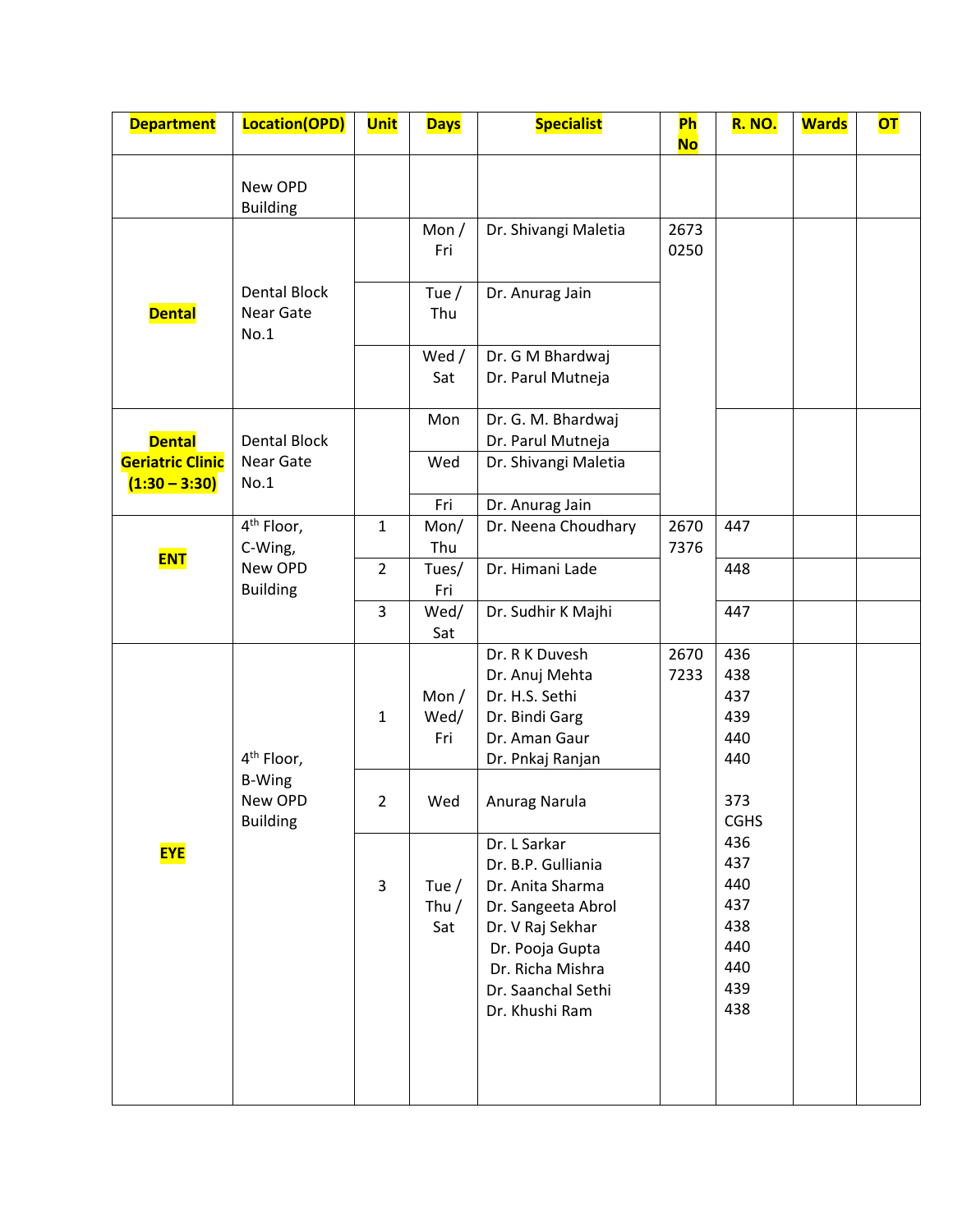| <b>Department</b>     | <b>Location(OPD)</b>                                                                 | <b>Unit</b> | <b>Days</b>                                                                                                                                                                                                                                           | <b>Specialist</b>                                                                                                                                                                                                                                                                                                                                                                                  | Ph                                                        | <b>R. NO.</b>                                                                                                              | <b>Wards</b> | <b>OT</b> |
|-----------------------|--------------------------------------------------------------------------------------|-------------|-------------------------------------------------------------------------------------------------------------------------------------------------------------------------------------------------------------------------------------------------------|----------------------------------------------------------------------------------------------------------------------------------------------------------------------------------------------------------------------------------------------------------------------------------------------------------------------------------------------------------------------------------------------------|-----------------------------------------------------------|----------------------------------------------------------------------------------------------------------------------------|--------------|-----------|
| <b>Endocrionology</b> | 5 <sup>th</sup> Floor,<br><b>Super</b><br><b>Speciality</b><br><b>Block</b><br>(SSB) |             | Tue /Thu<br>(New<br>Case)<br>Mon/Th<br>u<br>(Follow<br>up in<br>After<br>Noon)<br>Wed<br>(Mornin<br>g)<br>Up to 1<br>year<br>Fri<br>(Mornin<br>g)<br>More<br>than 1<br>year<br>Wed<br>(Pediatri<br><u>c &amp;</u><br>Adolesc<br>ent<br>Endocrin<br>e) | Dr. Krishna Bishwas<br>Dr. Kamran Faisal<br>Dr.Subhajit Dhar<br>Dr. Purnima Aggarwal<br>Dr. Radhika Jindal<br>Dr. Suchit Gupta<br>Dr. Krishna Bishwas<br>Dr. Kamran Faisal<br>Dr.Subhajit Dhar<br>Dr. Purnima Aggarwal<br>Dr. Radhika Jindal<br>Dr. Suchit Gupta<br>Dr. Krishna Bishwas<br>Dr. Kamran Faisal<br>Dr.Subhajit Dhar<br>Dr. Purnima Aggarwal<br>Dr. Radhika Jindal<br>Dr. Suchit Gupta | <b>No</b><br>2676<br>6174<br>2676<br>6179<br>2676<br>6146 | 518<br>512<br>514<br>515<br>513<br>518<br>518<br>512<br>514<br>515<br>513<br>518<br>518<br>512<br>514<br>515<br>513<br>518 |              |           |
| <b>Hematology</b>     | <b>Ground Floor</b><br>H-Block<br>Extension                                          |             | Mon $/$<br>Tues<br>Thu<br>Mon $/$<br>Tue $/$<br>Thu                                                                                                                                                                                                   | Dr. Sumita Chaudhary<br><b>CML only Tues</b><br>Dr. Ankur Jain<br>Dr. Aditi jain                                                                                                                                                                                                                                                                                                                   | 2673<br>0321                                              | 5<br>8<br>$\overline{7}$                                                                                                   |              |           |
| Homeopathic           | New OPD<br><b>Building</b>                                                           |             |                                                                                                                                                                                                                                                       |                                                                                                                                                                                                                                                                                                                                                                                                    |                                                           |                                                                                                                            |              |           |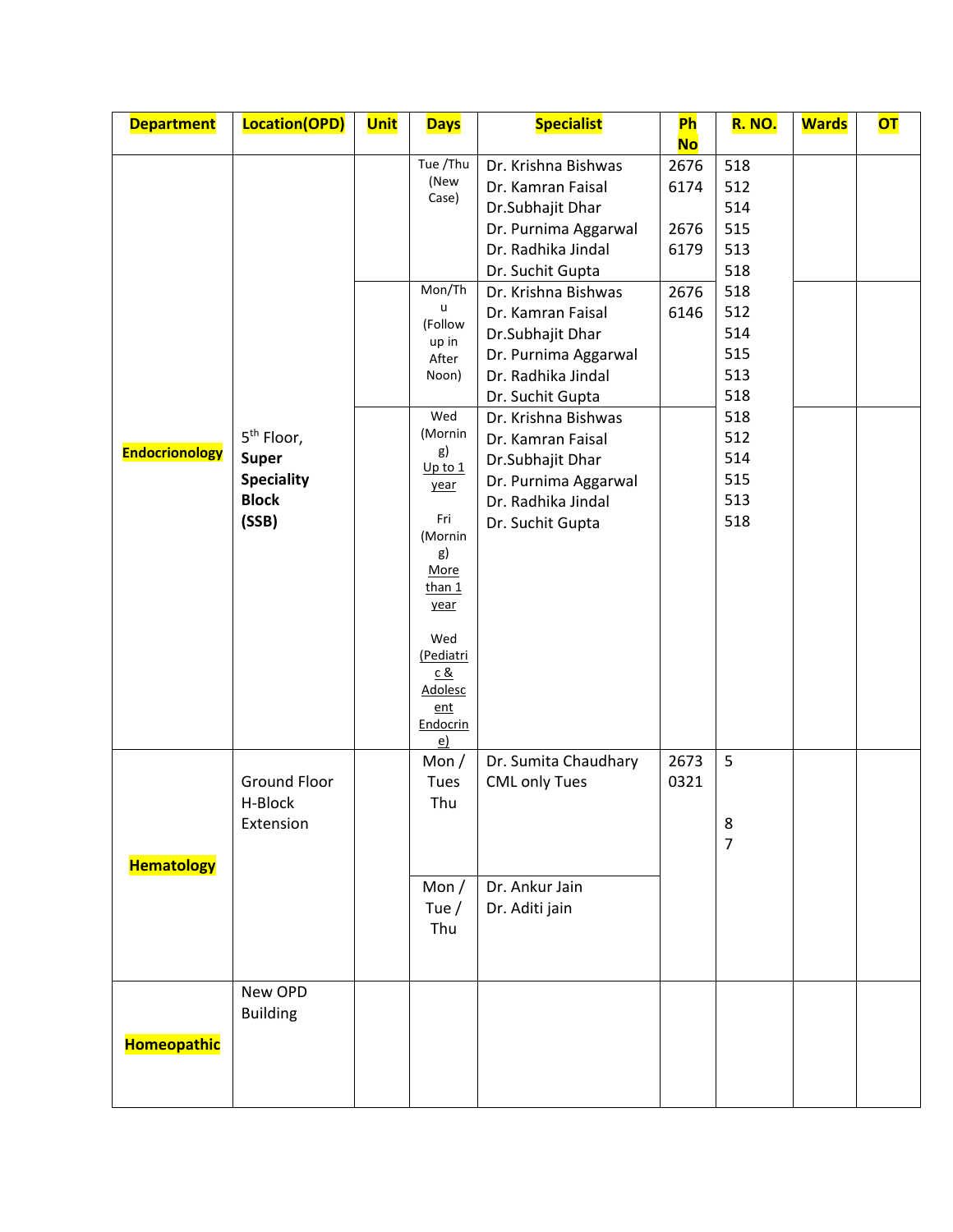| <b>Department</b>                       | Location(OPD)                                               | <b>Unit</b>  | <b>Days</b>            | <b>Specialist</b>                                                                                                                     | <b>Ph</b><br><b>No</b> | <b>R. NO.</b>                   | <b>Wards</b> | <b>OT</b> |
|-----------------------------------------|-------------------------------------------------------------|--------------|------------------------|---------------------------------------------------------------------------------------------------------------------------------------|------------------------|---------------------------------|--------------|-----------|
|                                         |                                                             | M-<br>I(A)   | Mon                    | Dr. B K Tripathi<br>Dr. Sanjay Naiding<br>Dr. Ashish Goel<br>Dr. Sonal Burman                                                         | 2673                   | 129<br>141<br>126<br>128,137    | 11           |           |
|                                         |                                                             | M-<br>I(B)   | Thu                    | Dr. B. Lal<br>Dr. Vinod Kumar<br>Dr. Rupali Malik<br>Dr. Shivlok Narayan<br>Dr. S. Bhalla<br>Dr. A.K. Gandhi                          | 0356                   | 129<br>141<br>126<br>128<br>137 | 11           |           |
| <b>Medicine</b>                         | $1st$ Floor,<br><b>B-Wing</b><br>New OPD<br><b>Building</b> | M-<br>II(A)  | Wed                    | Dr. D K Gupta<br>Dr. Y. C Porwal<br>Dr. M Lal<br>Dr. S. Gulati<br>Dr. Paras kathuria<br>Dr. Ashwani Kumar                             |                        | 129<br>141<br>126<br>128<br>137 | 12           |           |
|                                         |                                                             | M-<br>II(B)  | Sat                    | Dr. R. Manocha<br>Dr. Pushpa Kumari<br>Dr. Nishant Dev<br>Dr. Kapoor<br>Dr. R. K. Gulia<br>Dr. Vinod Gupta                            |                        | 129<br>141<br>126<br>128<br>137 | 12           |           |
|                                         |                                                             | M-<br>III(B) | Tue                    | Dr. Charanjit<br>Dr. Geeta Kampani<br>Dr. M B Thakur<br>Dr. Anish Singhal<br>Dr. S P Singh                                            |                        | 129<br>141<br>126<br>128<br>137 | 13           |           |
|                                         |                                                             | M-<br>III(A) | Fri                    | Dr. M. Narang<br>Dr. R P Saini<br>Dr. Vinod Gupta<br>Dr. Ramesh C. Meena<br>Dr. Binod Kumar                                           |                        | 129<br>141<br>126<br>128<br>137 | 13           |           |
| <b>Medicine</b><br><b>Gastro Clinic</b> | $1st$ Floor,<br><b>B-Wing</b><br>New OPD<br><b>Building</b> |              | <b>TUE</b>             | Dr. B.K.Tripthi                                                                                                                       | 2673<br>0356           |                                 |              |           |
| <b>Medical</b><br><b>Oncology</b>       | 3rd Floor,<br>A-Wing,<br>New OPD<br><b>Building</b>         |              | Mon $/$<br>Wed/<br>Fri | Dr. Kaushal Kalra<br>Dr. Bhumika Gupta<br>Dr. Mukesh Nagar<br>Dr. Monalisha Behra<br>Dr. Ashish Kumar<br>(Casulty)<br>Senior Resident | 2670<br>7125           | 308                             |              |           |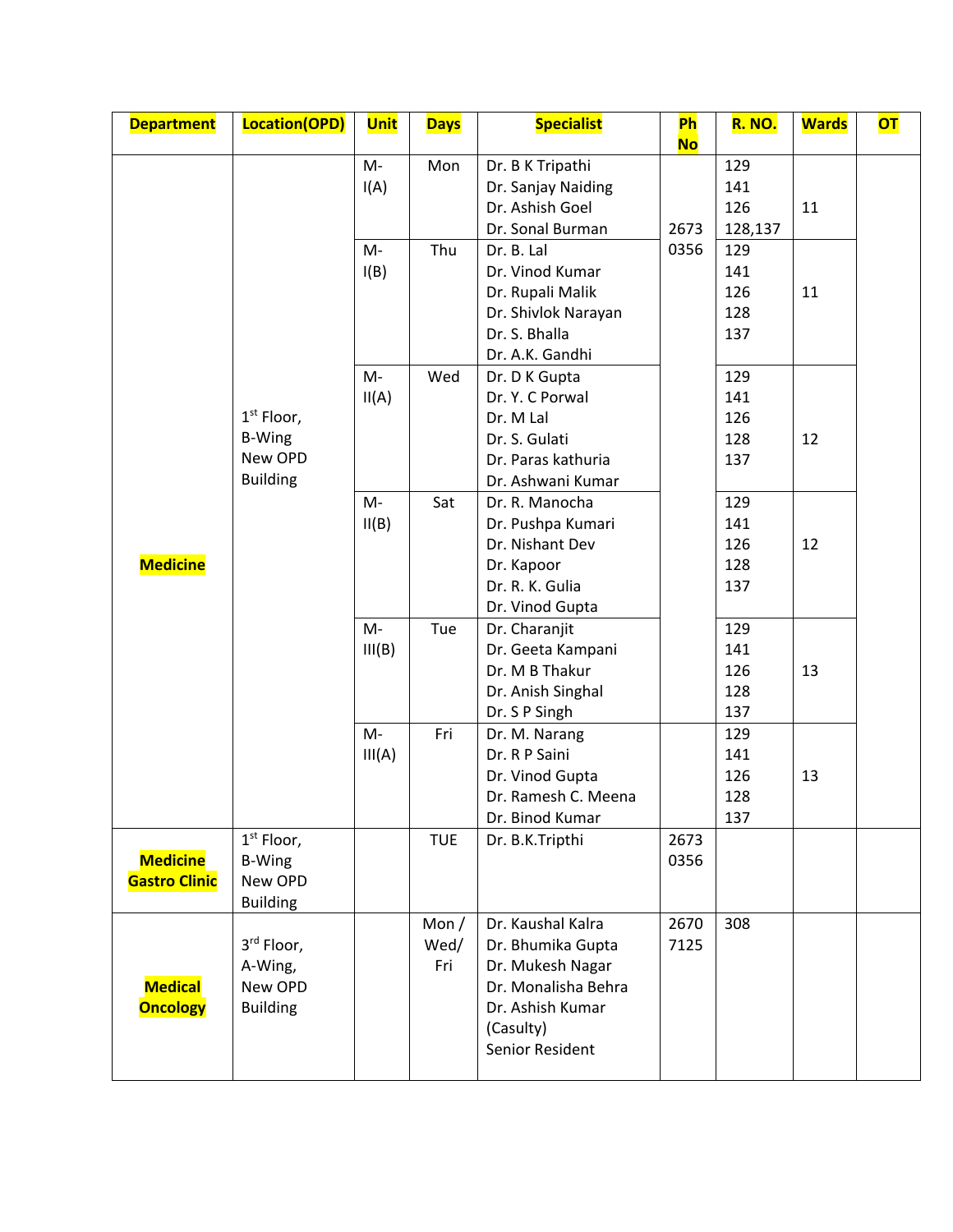| <b>Department</b>       | Location(OPD)          | <b>Unit</b>    | <b>Days</b> | <b>Specialist</b>      | <b>Ph</b> | <b>R. NO.</b> | <b>Wards</b> | <b>OT</b> |
|-------------------------|------------------------|----------------|-------------|------------------------|-----------|---------------|--------------|-----------|
|                         |                        |                |             |                        | <b>No</b> |               |              |           |
|                         | $2nd$ Floor,           |                | Mon $/$     | Dr. Neera Chaudhary    | 2676      | 221           |              |           |
|                         | <b>Super</b>           |                | Thu         | Dr. Sanghamitra L      | 6291      | 223           |              |           |
| <b>Neurology</b>        | <b>Speciality</b>      |                |             | Dr. S.K. Chandan       |           | 222           |              |           |
|                         | <b>Block</b>           |                |             |                        |           |               |              |           |
|                         | (SSB)                  |                |             |                        |           |               |              |           |
|                         | 5 <sup>th</sup> Floor, |                | Mon $/$     | Dr. K B Shankar        | 2676      | 521           |              |           |
| Neuro-                  | <b>Super</b>           |                | Tue         |                        | 6242      | 522           |              |           |
| <b>Surgery</b>          | <b>Speciality</b>      |                | Thu         | Dr. Amit Dagar         |           | 524           |              |           |
|                         | <b>Block</b>           |                | Wed         | Dr. Dipankar S Mankola | 2676      | 525           |              |           |
|                         | (SSB)                  |                |             |                        | 6274      | 523           |              |           |
|                         |                        |                |             | Dr. Himanshu           | 2673      |               |              |           |
|                         |                        |                |             | Dr. Rajesh Kumar       | 0437      |               |              |           |
|                         |                        |                | Mon $/$     | Dr. Sanjiv Mahajan     |           |               |              |           |
|                         | 2 <sup>nd</sup> Floor, |                | Thu         | Dr. Anupam Aggarwal    |           |               |              |           |
|                         | <b>Super</b>           |                |             | Dr. Saurabh kumar      |           |               |              |           |
| <b>Nephrology</b>       | <b>Speciality</b>      |                |             | Dr. Vikas Sharma       |           |               |              |           |
|                         | <b>Block</b>           |                |             |                        |           |               |              |           |
|                         | (SSB)                  |                | Wed         | Dr. Rajesh Kumar       |           |               |              |           |
|                         |                        |                |             | Dr. Sanjiv Mahajan     |           |               |              |           |
|                         |                        |                |             | (Renal Transplant)     |           |               |              |           |
|                         |                        |                |             |                        |           |               |              |           |
|                         |                        | $\mathbf{1}$   | Tue/        | Dr Jyotsna Suri        | 2673      |               |              |           |
|                         |                        |                | Fri         | Dr. Sumitra Bachani    | 0240      |               |              |           |
|                         |                        |                |             | Dr. Divya Pandey       |           |               |              |           |
|                         |                        |                |             | Dr. Dipti Sharma       |           |               |              |           |
|                         |                        | $\overline{2}$ | Sat $/$     | Dr. Anjali Dabral      |           |               |              |           |
|                         |                        |                | Wed         | Dr. Sonam Topden       |           |               |              |           |
|                         |                        |                |             | Dr. Rekha Bharti       |           |               |              |           |
|                         |                        |                |             | Dr. Anita Kumar        |           |               |              |           |
|                         |                        | 3              | Thu/        | Dr. Meenu Chaudhary    |           |               |              |           |
|                         | $1st$ Floor,           |                | Mon         | Dr. Bindu Bajaj        |           |               |              |           |
| <b>OBS. &amp; Gynae</b> | D-Wing,<br>New OPD     |                |             | Dr. Harsha S. Gaikward |           |               |              |           |
|                         | <b>Building</b>        |                |             | Dr. Kashika            |           |               |              |           |
|                         |                        |                |             | Dr.Kavita Aggarwal     |           |               |              |           |
|                         |                        | 4              | Wed/S       | Dr. Sunita Malik       |           |               |              |           |
|                         |                        |                | at          | Dr. Saritha Shamsunder |           |               |              |           |
|                         |                        |                |             | Dr. Kumari Usha Rani   |           |               |              |           |
|                         |                        |                |             | Dr.Monika Gupta        |           |               |              |           |
|                         |                        |                |             | Dr. Yamini Sarwal      |           |               |              |           |
|                         |                        |                |             | Dr. Sheeba Marwah      |           |               |              |           |
|                         |                        |                |             | Dr. Nishi Choudhary    |           |               |              |           |
|                         |                        |                |             | Dr. Seema Malik        |           |               |              |           |
|                         |                        | 5              | Fri/Tue     | Dr. Renu Arora         |           |               |              |           |
|                         |                        |                |             | Dr. Archana Mehta      |           |               |              |           |
|                         |                        |                |             | Dr. Ritu Aggarwal      |           |               |              |           |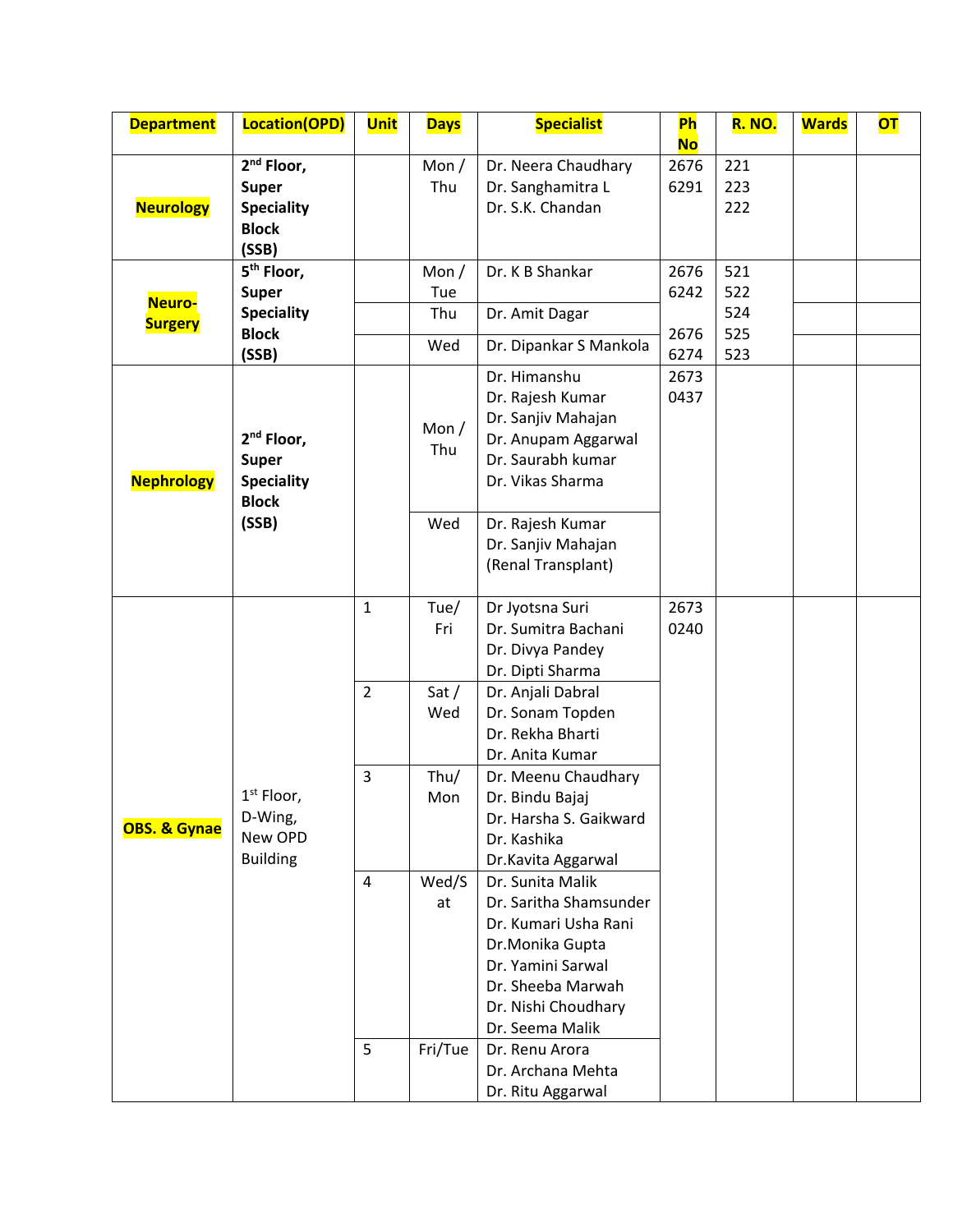| <b>Department</b>                                       | Location(OPD)                                         | <b>Unit</b> | <b>Days</b>    | <b>Specialist</b>                                                                                                                           | <b>Ph</b><br><b>No</b> | <b>R. NO.</b>                     | <b>Wards</b> | <b>OT</b> |
|---------------------------------------------------------|-------------------------------------------------------|-------------|----------------|---------------------------------------------------------------------------------------------------------------------------------------------|------------------------|-----------------------------------|--------------|-----------|
|                                                         |                                                       | 6           | Mon $/$<br>Thu | Dr. Achala Batra<br>Dr. Sunita Yadav<br>Dr. Garima Kapoor<br>Dr. Sarita Singh                                                               |                        |                                   |              |           |
| OBS. & Gynae<br><b>(Special Clinic</b><br>$1:30 - 3:30$ |                                                       |             |                | Dr. Sujata Das<br>Dr. Sunita Malik<br>Dr. Sheeba Marwah<br>Dr. Usha Rani<br>(Gynae Oncology)                                                | 2673<br>0240           | 159                               |              |           |
|                                                         | $1st$ Floor,                                          |             | Mon            | Dr. Sarta Shamsunder<br>Dr. Anita Kumar<br>Dr. Archana Mishra<br>(Colposcopy)<br>Dr. Anjali Dabral<br>Dr. Rekha Bharti<br>(NEEV Adolescent) |                        | 169<br>162                        |              |           |
|                                                         | D-Wing,<br>New OPD<br><b>Building</b>                 |             | Tues           | Dr. Achala Batra<br>Dr. Monika Gupta<br>Dr. Kashika<br>(Urogynaecology)<br>Dr. Harsha S Gaikwad<br>(Menopause Clinic)                       |                        | 162<br>159                        |              |           |
|                                                         |                                                       |             | Wed            | Dr. Archana Mishra<br>(Preventive Oncology)<br>Dr. Renu Arora<br>Dr. Upma Saxena<br>Dr. Sumitra Bachani<br>(Fetal Medicine)                 |                        | 159<br>Ward-6<br>(Room<br>No. 17) |              |           |
|                                                         |                                                       |             | Mon -<br>Sat   | Dr. Bindu Bajaj<br>Dr. Garima Kapoor<br>Dr. Divya Pandey<br>(Infertility)                                                                   |                        | 161                               |              |           |
|                                                         | $1st$ Floor,<br>D-Wing,<br>New OPD<br><b>Building</b> |             |                |                                                                                                                                             | 2673<br>0240           |                                   |              |           |
| <b>Family</b><br><b>Planning</b>                        |                                                       |             |                |                                                                                                                                             |                        |                                   |              |           |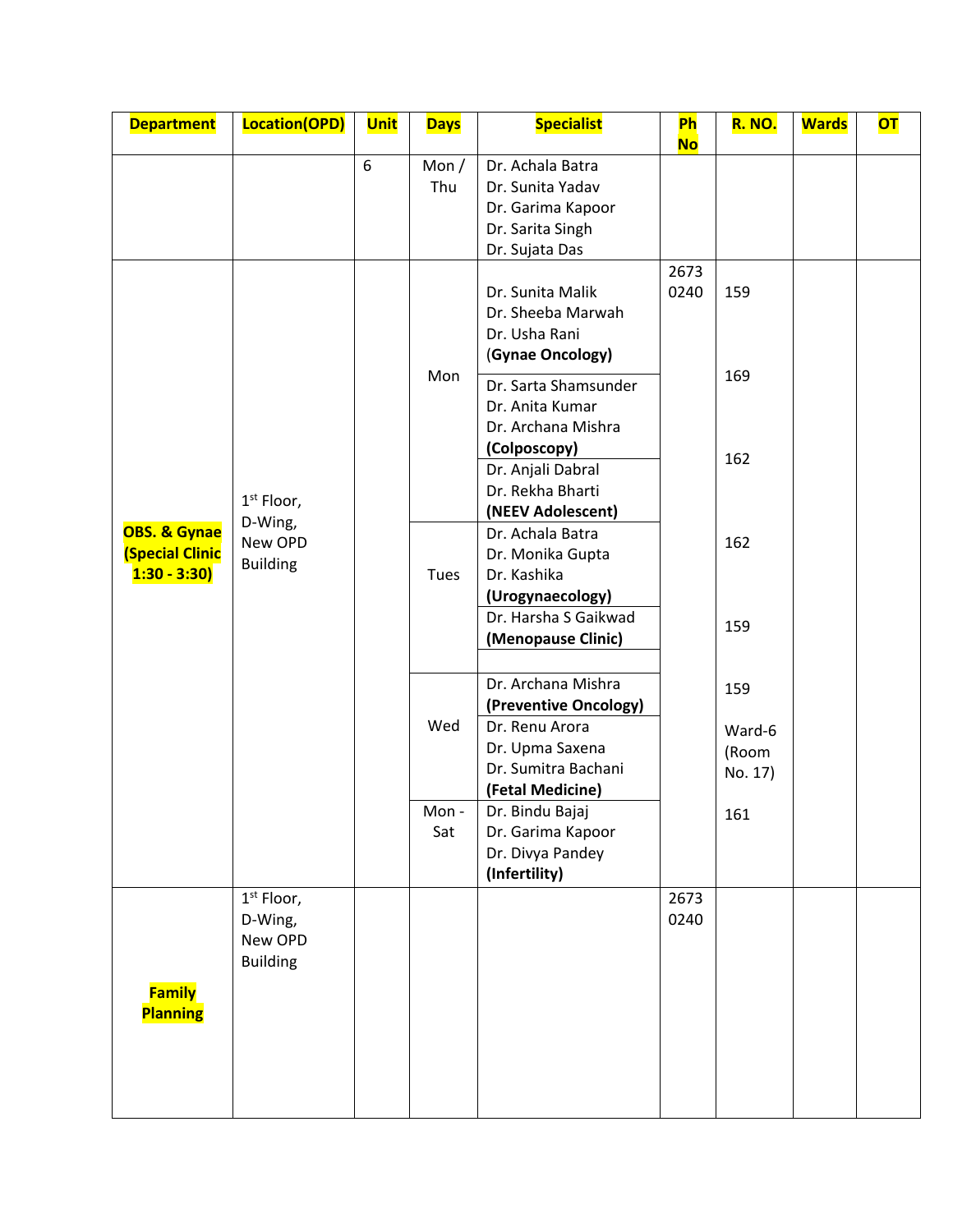| <b>Department</b>           | Location(OPD) | <b>Unit</b>    | <b>Days</b> | <b>Specialist</b>                        | Ph        | <b>R. NO.</b>  | <b>Wards</b> | <b>OT</b> |
|-----------------------------|---------------|----------------|-------------|------------------------------------------|-----------|----------------|--------------|-----------|
|                             |               |                |             |                                          | <b>No</b> |                |              |           |
| <b>Orthopedics</b><br>(CIO) |               |                |             | Dr. L. G. Krishna                        |           | 16             |              |           |
|                             |               |                |             | Dr. S K. Pandey                          |           | 16             |              |           |
|                             |               | $\mathbf{1}$   | Sat $/$     | Dr. Jatin Talwar                         |           | $\overline{7}$ |              |           |
|                             |               |                | Wed         | Dr. Ashish Rustogi                       |           | 5C             |              |           |
|                             |               |                |             | Dr. Varun Aggarwal                       | 2673      | 8              |              |           |
|                             |               |                |             | Senior Resident                          | 0299      | 5A             |              |           |
|                             |               |                | Tues /      | Dr. R K Chopra                           |           | 16             |              |           |
|                             |               | $\overline{2}$ | Fri         | Dr. Ashish Jaiman                        |           | $\overline{7}$ |              |           |
|                             |               |                |             | Dr. Jatin Prakash                        |           | 8              |              |           |
|                             |               |                |             | Senior Resident                          |           | 5A             |              |           |
|                             |               |                | Fri $/$     | Dr. Naval Bhatia                         |           | 6              |              |           |
|                             |               | 3              | Tue         | Dr. S Khare                              |           | 5C             |              |           |
|                             |               |                |             | Dr. Vivek                                |           | 5C             |              |           |
|                             |               |                |             | Dr. Vikas                                |           | 5B             |              |           |
|                             |               |                |             | Dr. Jujhar Singh                         |           | 6              |              |           |
|                             | CIO           |                |             | Senior Resident                          |           | 5A             |              |           |
|                             | (Orthopaedics |                | Mon $/$     | Dr. B P Sharma                           |           | 16             |              |           |
|                             | Building)     | 4              | Thu         | Dr. Mukul Mohindra                       |           | 16             |              |           |
|                             |               |                |             | (from CGHS only Thu)                     |           |                |              |           |
|                             |               |                |             | Dr. Sandeep Saina                        |           | 8              |              |           |
|                             |               |                |             | Dr. Arun Kr Pandey                       |           | $\overline{2}$ |              |           |
|                             |               |                |             | Senior Resident                          |           | 5A             |              |           |
|                             |               |                | Wed /       | Dr. Vikash Gupta                         |           | 5B             |              |           |
|                             |               | 5              | Sat         | Dr. Deepak K Sharma<br>Dr. Kumar Keshaav |           | 6<br>5D        |              |           |
|                             |               |                |             | Dr. Jitendra Mishra                      |           | 5D             |              |           |
|                             |               |                |             | (from CGHS only Sat)                     |           |                |              |           |
|                             |               |                |             | Senior Resident                          |           | 5A             |              |           |
|                             |               |                | Thu         | Dr. R. K Beniwal                         |           | 6              |              |           |
|                             |               | 6              | /Mon        | Dr. Divesh Jallan                        |           | 5D             |              |           |
|                             |               |                |             | Dr. Ravi Sreenivasan                     |           | 5D             |              |           |
|                             |               |                |             | Senior Resident                          |           | 5A             |              |           |
|                             |               |                | Mon $/$     | Dr. Narendra Kumar                       |           | $\overline{7}$ |              |           |
|                             |               | <b>SPINE</b>   | Thu         | Dr. Tankeshwar B.                        |           | 5B             |              |           |
|                             |               |                |             | Dr. Atul Sareen                          |           | 5C             |              |           |
|                             |               |                |             | Dr. Mohit Kumar                          |           | $\overline{7}$ |              |           |
|                             |               |                |             | Patralekh                                |           |                |              |           |
|                             |               |                | Mon         | Dr. Rani Gera                            | 2673      |                |              |           |
|                             |               | $\mathbf{1}$   |             | Dr. Shobha Sharma                        | 0241      |                |              |           |
|                             |               |                |             | Dr. Nidhi Chopra                         |           |                |              |           |
| <b>Pediatrics</b>           |               |                |             | Dr. Amitabh Amitabh                      |           |                |              |           |
|                             |               |                |             | Dr. Sumit M.                             |           |                |              |           |
|                             |               |                |             | Dr. Richa Mittal                         |           |                |              |           |
|                             |               |                | Tue         | Dr. Pradeep K. Debata                    |           |                |              |           |
|                             |               | $\overline{2}$ |             | Dr. Kanika Kapoor                        |           |                |              |           |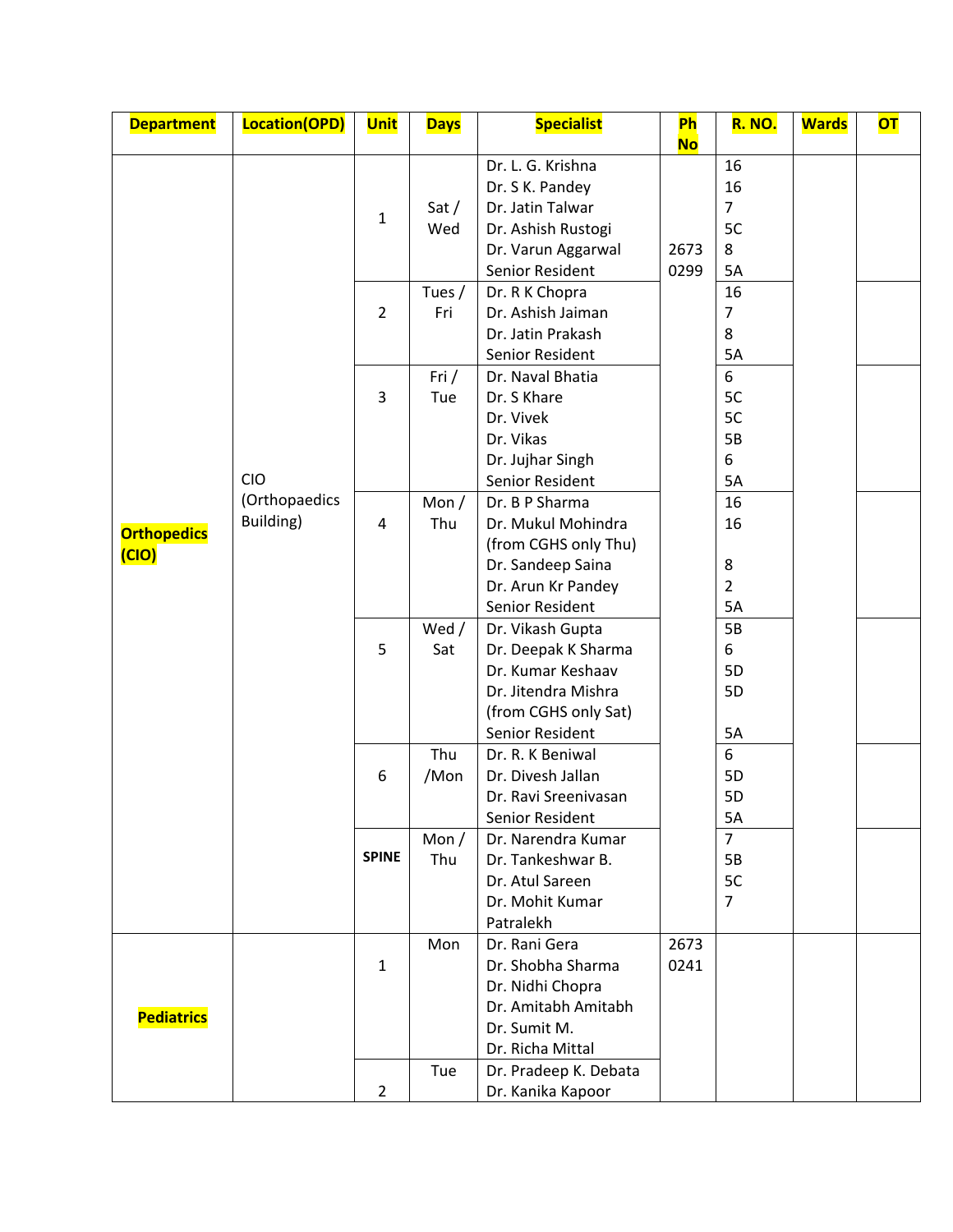| <b>Department</b>     | Location(OPD)                            | <b>Unit</b>    | <b>Days</b> | <b>Specialist</b>                    | <b>Ph</b> | <b>R. NO.</b> | <b>Wards</b> | <b>OT</b> |
|-----------------------|------------------------------------------|----------------|-------------|--------------------------------------|-----------|---------------|--------------|-----------|
|                       | $2nd$ Floor,                             |                |             | Dr. Anita Yadav                      | <b>No</b> | 227-230       |              |           |
|                       | B - Wing                                 |                |             | Dr. Archana Aggarwal                 |           |               |              |           |
|                       | New OPD                                  |                | Wed         | Dr. Sugandha Arya                    |           | 236-239       |              |           |
|                       | <b>Building</b>                          | 3              |             | Dr. K C Tamaria                      |           |               |              |           |
|                       |                                          |                |             | Dr. Satnam Kaur                      |           |               |              |           |
|                       |                                          |                |             | Dr. Rita Moni                        |           |               |              |           |
|                       |                                          |                |             | Dr. Shobhna Gupta                    |           |               |              |           |
|                       |                                          |                |             | Dr. Yogesh Gautam                    |           |               |              |           |
|                       |                                          |                | Thu         | Dr. Harish Chellani                  |           |               |              |           |
|                       |                                          |                |             | Dr. Sandeep Kumar                    |           |               |              |           |
|                       |                                          | 4              |             | Dr. Ratan Gupta                      |           |               |              |           |
|                       |                                          |                |             | Dr. Shamsuddin Hassan                |           |               |              |           |
|                       |                                          |                |             | Dr. Bhavna Aanand                    |           |               |              |           |
|                       |                                          |                | Fri         | Dr. Ajay Kumar<br>Dr. Satish K Meena |           |               |              |           |
|                       |                                          |                |             | Dr. Archana Kashyap                  |           |               |              |           |
|                       |                                          | 5              |             | Dr. Meetu Salhan                     |           |               |              |           |
|                       |                                          |                |             | Dr. Paratima Anand                   |           |               |              |           |
|                       |                                          |                |             | Dr. Neelam Nath                      |           |               |              |           |
|                       |                                          |                | Sat         | Dr. K R Meena                        |           |               |              |           |
|                       |                                          | 6              |             | Dr. Rachna Sehgal                    |           |               |              |           |
|                       |                                          |                |             | Dr. Isha Saini                       |           |               |              |           |
|                       |                                          |                |             | Dr. Amit K Yadav                     |           |               |              |           |
|                       |                                          |                |             | Dr. K C Tamaria (Chest               | 2673      | 237           |              |           |
|                       |                                          |                | Mon         | Clinic)                              | 0241      |               |              |           |
|                       |                                          |                |             | Dr. Ritamoni C.                      |           | 236           |              |           |
|                       |                                          | 5              |             | (Adolescent Clinic)                  |           |               |              |           |
|                       |                                          |                |             | Dr. Rachna Sehgal<br>(Neurology)     |           | 230           |              |           |
|                       |                                          |                | Tue         | Dr. Richa Mittal                     |           | 228           |              |           |
|                       | 2 <sup>nd</sup> & 3 <sup>rd</sup> Floor, |                |             | (Gastro, Hepatology,                 |           | 229           |              |           |
|                       | B & C - Wings                            |                |             | <b>Nutrition PGN)</b>                |           | 230           |              |           |
| <b>Pediatrics</b>     | New OPD                                  | 4              |             | Dr. Harish Chellani                  |           | 237           |              |           |
| <b>(Specialty</b>     | <b>Building</b>                          |                |             | (NICU)                               |           | 238           |              |           |
| <b>Clinic 2:00 PM</b> |                                          |                |             |                                      |           |               |              |           |
| $-4:00)$              |                                          |                | Wed         | Dr. Amiabh                           |           | 228           |              |           |
|                       |                                          | 4              |             | (Hematology Oncology                 |           | 229           |              |           |
|                       |                                          |                |             | Clinic)                              |           | 237           |              |           |
|                       |                                          |                | Thu         | Dr. Shobha Sharma                    |           | 228           |              |           |
|                       |                                          | $\mathbf{1}$   |             | (Nephrology Clinic)                  |           | 236           |              |           |
|                       |                                          | $\overline{2}$ | Fri         | Dr. Rani Gera                        |           | 237<br>229    |              |           |
|                       |                                          |                |             | (Cardiology)                         |           |               |              |           |
|                       |                                          | 6              |             | Dr. K R Meena                        |           | 228           |              |           |
|                       |                                          |                |             | (Endocrinology)                      |           |               |              |           |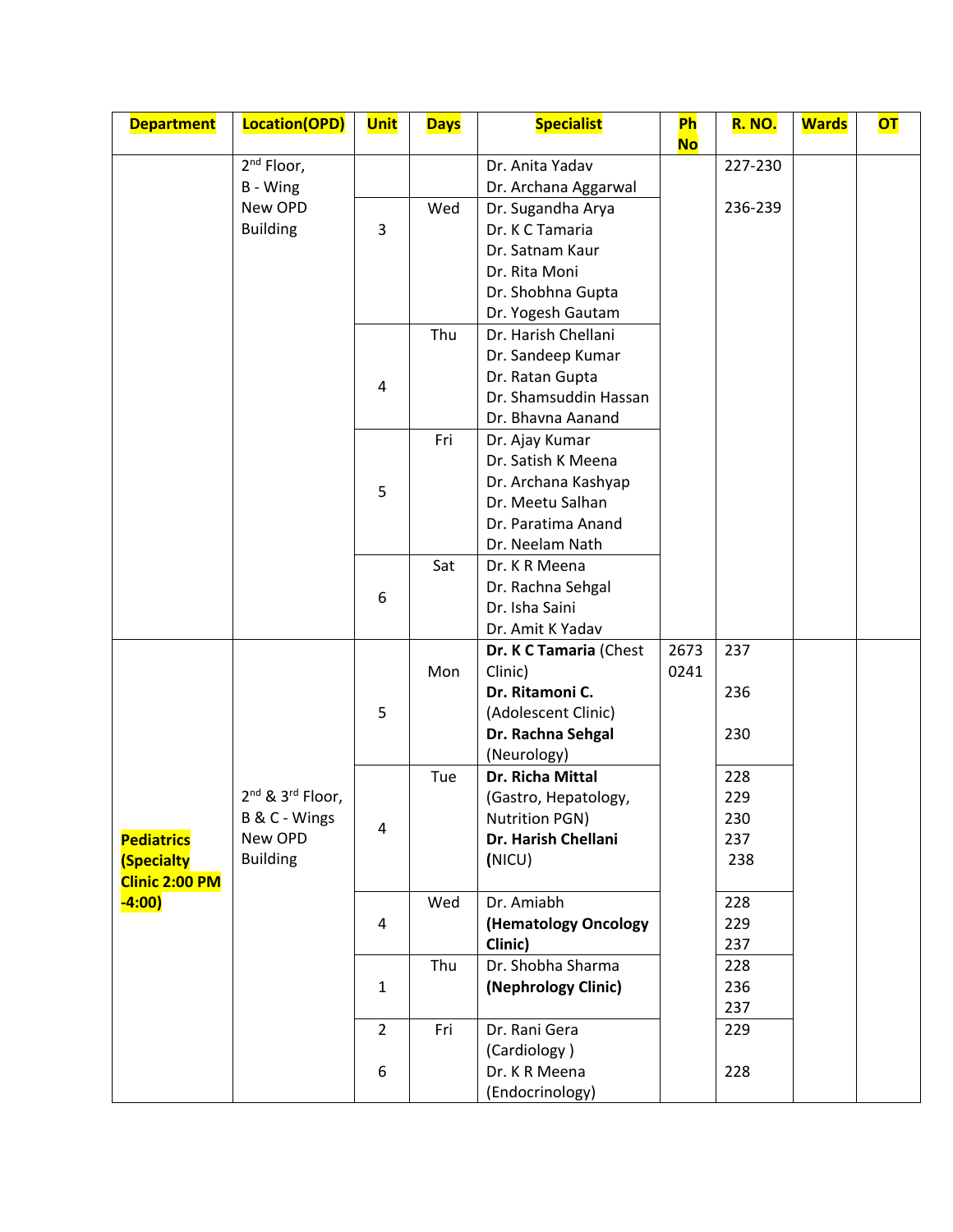| <b>Department</b>  | Location(OPD)          | <b>Unit</b>  | <b>Days</b> | <b>Specialist</b>        | <b>Ph</b><br><b>No</b> | <b>R. NO.</b> | <b>Wards</b> | <b>OT</b> |
|--------------------|------------------------|--------------|-------------|--------------------------|------------------------|---------------|--------------|-----------|
|                    |                        | $\mathbf 1$  |             | Dr. Amitabh              |                        | 230           |              |           |
|                    |                        | 6            |             | Dr. Isha Saini           |                        | 237           |              |           |
|                    |                        |              |             | (Rheumatology)           |                        |               |              |           |
|                    |                        | 4            |             | Dr. Sandeep Kumar        |                        | 236           |              |           |
|                    |                        |              |             | (Critical Care Facility) |                        |               |              |           |
|                    |                        |              | Mon         | Dr. Samir Kant Acharya   | 2673                   | 368           |              |           |
|                    | 3rd Floor,             |              |             | Dr. Vasanthi             | 0414                   |               |              |           |
|                    | C-Wing,                |              |             |                          |                        | 369           |              |           |
| <b>Pediatrics</b>  | New OPD                |              | Tue         | Dr. Narinder             |                        | 370           |              |           |
| <b>Surgery</b>     | <b>Building</b>        |              |             | Teckchandani             |                        |               |              |           |
|                    |                        |              | Wed         | Dr.Nidhi Sugandhi        |                        | 369           |              |           |
|                    |                        |              | Fri         | Dr. Amit Kumar Jadhav    |                        | 368           |              |           |
|                    | 3rd Floor,             | $\mathbf{1}$ | Tue/        | Dr. Kuldip Kumar         | 2670                   | 329           |              |           |
|                    | B-Wing,                |              | Thu/        | Dr. Pankaj Verma         | 7644                   | 336           |              |           |
| <b>Psychiatry</b>  | New OPD                |              | Sat         | Dr. Abhilasha Yadav      |                        | 327           |              |           |
|                    | <b>Building</b>        |              |             | Dr. Rahul Saha           |                        | 326           |              |           |
|                    |                        |              |             | Dr. Manushree Gupta      |                        | 337           |              |           |
|                    |                        |              |             | Dr. Shaily Mina          |                        | 339           |              |           |
|                    | 6 <sup>th</sup> Floor, |              | Daily       | Dr. S. Chakarbarti       | 2676                   | 615           |              |           |
|                    | <b>Super</b>           |              |             | Dr. N.K.Gupta            | 6069                   | 614           |              |           |
| Respiratory        | <b>Speciality</b>      |              |             | Dr. Rohit Kumar          |                        | 614           |              |           |
| <b>Medicine</b>    | <b>Block</b>           |              |             | Dr. Pranav Ish           |                        | 615           |              |           |
|                    | (SSB)                  |              |             | Dr. Manu Madan           |                        | 613           |              |           |
|                    |                        |              |             |                          |                        | 612           |              |           |
|                    | Ground Floor,          |              | Mon         | Dr. Saveena Raheja       |                        | 14            |              |           |
| <b>Palliative</b>  | A-Wing                 |              | Tue         |                          |                        |               |              |           |
| <b>Pain Clinic</b> | New OPD                |              | Thu         |                          |                        |               |              |           |
|                    | <b>Building</b>        |              | Fri         |                          |                        |               |              |           |
|                    |                        |              |             |                          | 2670                   | 259           |              |           |
|                    | 2 <sup>nd</sup> Floor, |              |             |                          | 7125                   |               |              |           |
|                    | D-Wing,                |              | Daily       | Dr. Ritika Gupta         |                        | 262           |              |           |
|                    | New OPD                |              | Daily       | Dr. Kapil Suri           |                        | 263           |              |           |
|                    | <b>Building</b>        |              | Daily       | Dr. Jaspreet Kaur        |                        | 264           |              |           |
|                    |                        |              | Daily       | Dr. Rajesh Sethi         |                        | 265           |              |           |
|                    |                        |              | Daily       | Dr. Rajeev Sharma        |                        | 266           |              |           |
| Radiotherapy       |                        |              | Daily       | Dr. Vikas Madholia       |                        | 270           |              |           |
|                    |                        |              | Daily       | Dr. Vikas Yadav          |                        | 271           |              |           |
|                    |                        |              | Daily       | Dr. Akhilesh Mishra      |                        | 272           |              |           |
|                    |                        |              | Daily       | Dr. Biju Arariah         |                        | 273           |              |           |
|                    |                        |              |             |                          |                        |               |              |           |
|                    |                        |              |             |                          |                        |               |              |           |
|                    |                        |              |             |                          |                        |               |              |           |
|                    |                        |              |             |                          |                        |               |              |           |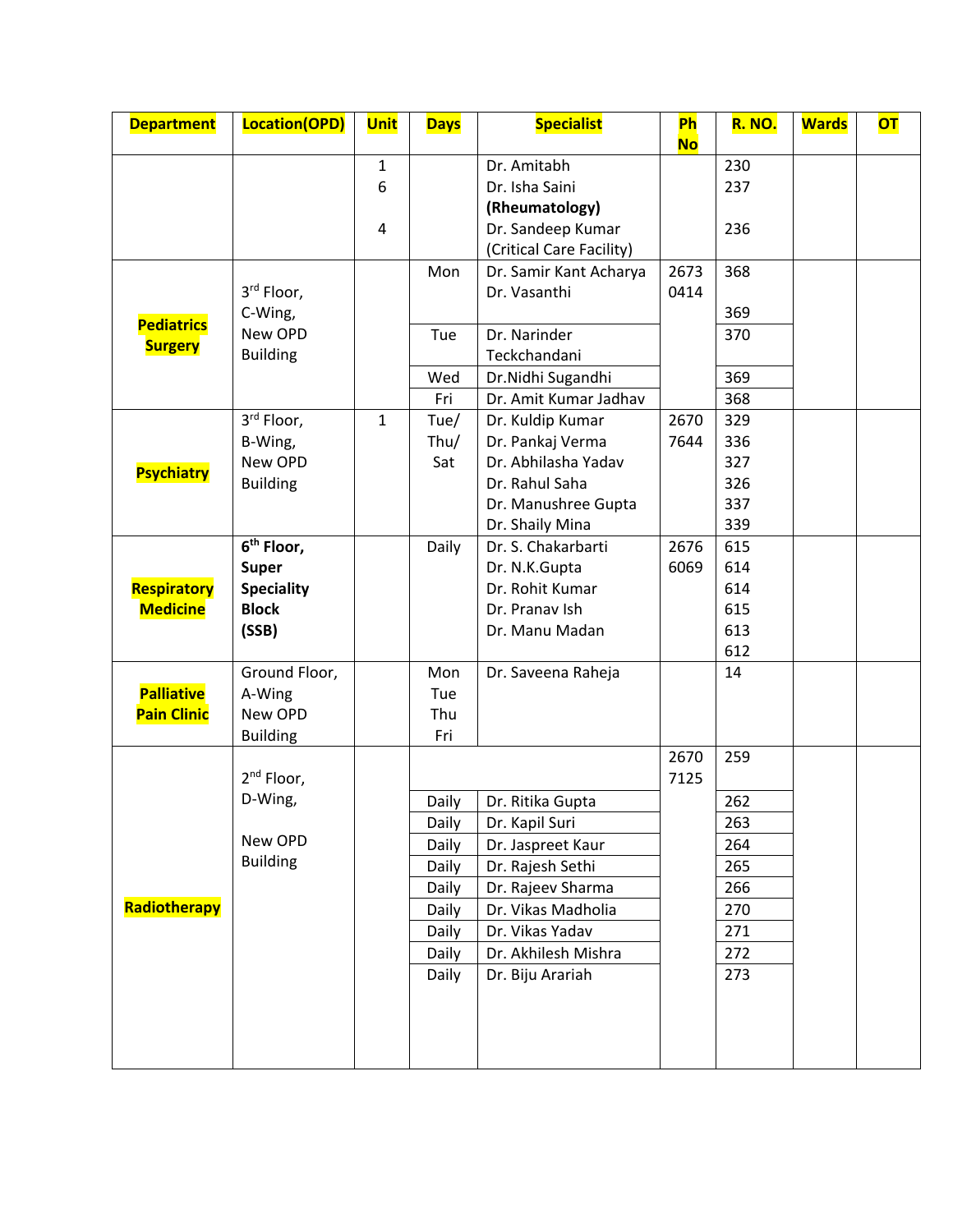| <b>Department</b>  | Location(OPD)            | <b>Unit</b>    | <b>Days</b>      | <b>Specialist</b>                     | <b>Ph</b>    | <b>R. NO.</b> | <b>Wards</b> | <b>OT</b> |
|--------------------|--------------------------|----------------|------------------|---------------------------------------|--------------|---------------|--------------|-----------|
|                    |                          | $\mathbf{1}$   |                  |                                       | <b>No</b>    | 31            |              |           |
|                    | Ground Floor,<br>D-Wing, |                | Mon $/$<br>Wed / | Dr. Nonica Laisram                    | 2670<br>7103 | 39            |              |           |
|                    |                          |                | Fri              | Dr. Diginta Baurah<br>Dr. Shweta Jain |              | 32            |              |           |
|                    | New OPD                  |                |                  | Senior Resident                       |              | 189           |              |           |
| <b>PMR</b>         | <b>Building</b>          |                |                  |                                       |              | 39            |              |           |
|                    |                          | $\overline{2}$ | Tue $/$          | Dr. R K Wadhwa                        |              | 31            |              |           |
|                    |                          |                | Thu $/$          | Dr. Ajay Gupta                        |              | 40            |              |           |
|                    |                          |                | Sat              | Dr. Suman Badhal                      |              | 189           |              |           |
|                    |                          |                |                  | Senior Resident                       |              |               |              |           |
|                    |                          | $\mathbf{1}$   | Mon/             | Dr. Niti Khunger                      |              | 529           |              |           |
|                    |                          |                | Thu              |                                       |              |               |              |           |
|                    |                          |                | Mon-             | Dr. A K Saxena                        |              | 534           |              |           |
|                    |                          |                | Fri              |                                       |              |               |              |           |
|                    |                          |                | Tue $/$          | Dr. Poonam Puri                       |              | 527           |              |           |
|                    |                          |                | Wed /            |                                       |              |               |              |           |
|                    |                          |                | Sat              |                                       |              |               |              |           |
|                    |                          |                | Mon-             | Dr. Prem Lata                         |              | 537           |              |           |
|                    |                          |                | Thu              |                                       |              |               |              |           |
|                    |                          |                | Mon-             | Dr. Sanchita Karmakar                 |              | 537           |              |           |
|                    |                          |                | Wed              |                                       |              |               |              |           |
|                    |                          |                | $Mon -$          | Dr. Sunil Dayal                       |              | 535           |              |           |
|                    |                          |                | Thu              |                                       | 2670         |               |              |           |
|                    | 5 <sup>th</sup> Floor,   |                | /Sat             |                                       | 7287         |               |              |           |
|                    | B-Wing,                  |                | Mon $/$          | Dr. Sunil Kumar                       |              | 536           |              |           |
|                    |                          |                | Tue/             |                                       |              |               |              |           |
|                    | New OPD                  |                | Sat              |                                       |              |               |              |           |
| <b>Dermatology</b> | <b>Building</b>          |                | Mon/             | Dr. Sushruta Kathuria                 |              | 526A          |              |           |
|                    |                          |                | Tues/            |                                       |              |               |              |           |
|                    |                          |                | Thu/             |                                       |              |               |              |           |
|                    |                          |                | Fri/Sat          |                                       |              |               |              |           |
|                    |                          |                | Mon/             | Dr. Shikha Bansal                     |              | 538           |              |           |
|                    |                          |                | Wed-             |                                       |              |               |              |           |
|                    |                          |                | Sat              |                                       |              |               |              |           |
|                    |                          |                | Mon/             | Dr. Prashant Verma                    |              | 528           |              |           |
|                    |                          |                | Wed/F            |                                       |              |               |              |           |
|                    |                          |                | ri/Sat           |                                       |              |               |              |           |
|                    |                          |                | Mon/             | Dr. Geeti Khullar                     |              | 536           |              |           |
|                    |                          |                | Tue/W            |                                       |              |               |              |           |
|                    |                          |                | ed/              |                                       |              |               |              |           |
|                    |                          |                | Fri/Sat          |                                       |              |               |              |           |
|                    |                          |                | Mon-             | Dr. Payal                             |              | 536           |              |           |
|                    |                          |                | Fri              |                                       |              |               |              |           |
|                    |                          |                | Tue/             | Dr. Neha Kumar                        |              | 537           |              |           |
|                    |                          |                | Wed/             |                                       |              |               |              |           |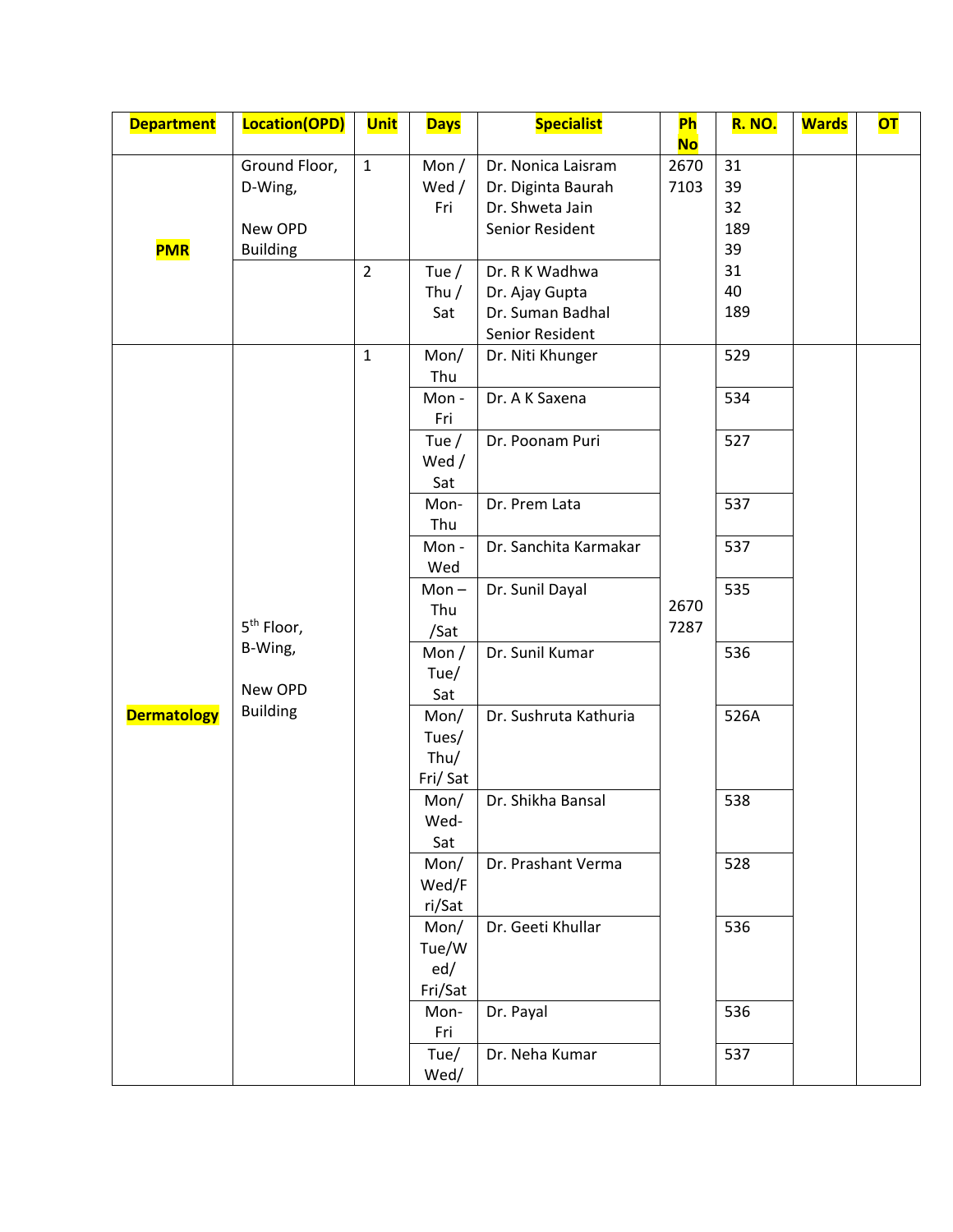| <b>Department</b>                   | Location(OPD)              | <b>Unit</b> | <b>Days</b>              | <b>Specialist</b>                                                             | Ph<br><b>No</b> | <b>R. NO.</b>            | <b>Wards</b> | <b>OT</b> |
|-------------------------------------|----------------------------|-------------|--------------------------|-------------------------------------------------------------------------------|-----------------|--------------------------|--------------|-----------|
|                                     |                            |             | Thu/Sa<br>t              |                                                                               |                 |                          |              |           |
|                                     |                            |             | Tues/T<br>hu/Fri/<br>Sat | Dr. Avneet Monga                                                              |                 | 537                      |              |           |
|                                     |                            |             | Mon<br>Wed<br>Sat        | Dr. R.K.Arya<br>(Arthoscopy & Joint<br>Disorder)                              | 2618<br>1881    | 1, 2, 3, 4,<br>5,6       |              |           |
| <b>SIC</b><br><b>(Sports Injury</b> | <b>SIC Building</b>        |             | Tue<br>Thurs<br>Fri      | Dr. Himanshu Kataria<br>(Arthoscopy & Joint<br>Disorder)                      |                 | 1, 2, 3, 4,<br>5,6       |              |           |
| Centre)                             |                            |             | Mon-<br>Sat              | Dr. B.K.Nayak<br>(Sports Medicine)                                            |                 | 1, 2, 3, 4               |              |           |
|                                     | 5 <sup>th</sup> Floor,     |             | Mon<br>/Thu              | Dr. Poonam Poori                                                              | 2670<br>7288    | 527                      |              |           |
|                                     | C-Wing,                    |             | Fri<br>Wed               | Dr. Sanchita Karmakar<br>Dr. Sushruta Kathuria                                |                 | 537<br>526A              |              |           |
| <b>STD</b>                          | New OPD<br><b>Building</b> |             | Tue<br>Tue/              | Dr. Avneet Monga<br>Dr. Shikha Bansal<br>Dr. Prashant Verma                   |                 | 537<br>538<br>528        |              |           |
|                                     |                            |             | Thu                      |                                                                               |                 |                          |              |           |
|                                     |                            | $S-1$       | Mon $/$<br>Thu           | Dr. V.C.Aggarwal<br>Dr. I.B.Dubey<br>Dr. Meghraj Kundan                       | 2673<br>0104    | 246<br>245<br>244        |              |           |
|                                     | 2 <sup>nd</sup> Floor,     | $S-2$       | Tue/<br>Fri              | Dr. S.V.Arya<br>Dr. A. K. Sharma<br>Dr. Jainendra K. Arora<br>Dr. Dheer Singh |                 | 255<br>254<br>257<br>257 |              |           |
| <b>Surgery</b>                      | C-Wing,<br>New OPD         | $S-3$       | Tue/                     | Kalwaniya<br>Dr. A.S. Chawla                                                  |                 | 256<br>246               |              |           |
|                                     | <b>Building</b>            |             | Fri                      | Dr. Raj Kumar Chejara<br>Dr. T.Lirangla Sangtam                               |                 | 245<br>244               |              |           |
|                                     |                            | $S-4$       | Wed/<br>Sat              | Dr. Chintamani                                                                |                 | 255                      |              |           |
|                                     |                            | $S-5$       | Mon/<br>Thu              | Dr. Shivani B. Paruthy<br>Dr. Arun Kr. Singh                                  |                 | 255<br>254               |              |           |
|                                     |                            | $S-6$       | Wed/S<br>at              | Dr. R.K.Soni<br>Dr. N.S.Mandal                                                |                 | 246<br>245               |              |           |